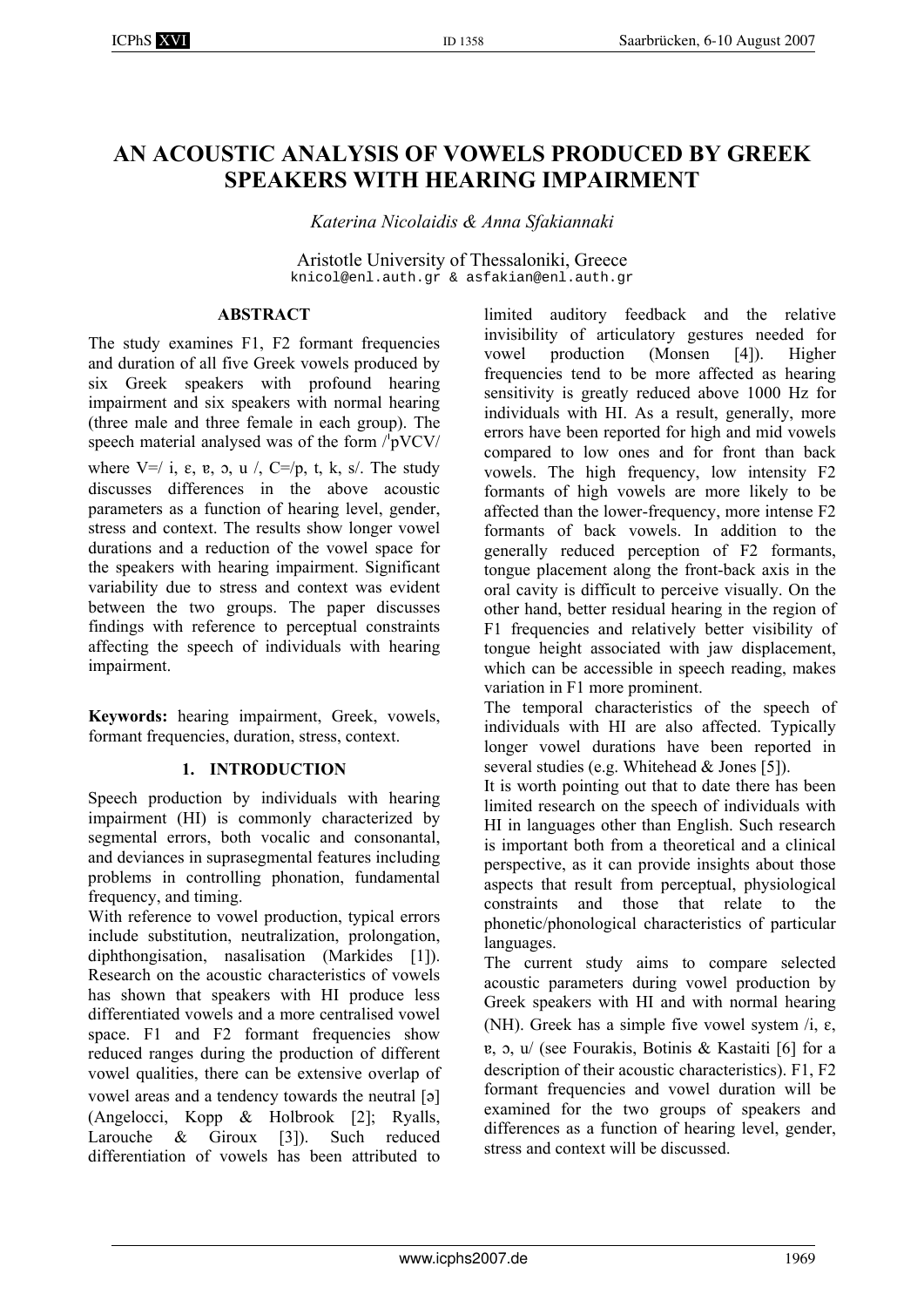# **2. METHODOLOGY**

## **2.1. Speech material**

The speech material consisted of disyllabic words of the form  $\sqrt{\frac{pVCV}{m}}$  with  $V = \sqrt{i}$ ,  $\varepsilon$ ,  $v_0$ ,  $v_0$ , and  $C = /p$ , t, k, s/. Only symmetrical sequences with stress on the first syllable were recorded. The words were embedded in carrier phrase /'leye "pali/, i.e. "say again", and were repeated six times by all subjects. In total, 1440 words were recorded and analysed.

## **2.2. Speakers**

Three male and three female young Greek adults with profound bilateral hearing impairment of early onset were recorded (three frequency pure tone average thresholds at 500, 1000 and 2000 Hz ≥ 100dB measured in the better ear). All had conventional behind-the-ear hearing aids; one speaker did not however use her hearing aid. All but one female speaker produced comfortably intelligible speech. They all had excellent lip reading skills and were educated in an oral communication setting. In addition, three male and three female young Greek adults with normal hearing were recorded for the control group. They were all speakers of standard Modern Greek.

## **2.3. Data analysis**

Acoustic data were recorded in the Phonetics laboratory of Aristotle University using an external Yamaha UW500 sound card and a Sennheiser e815S microphone. Data were sampled at 22.050 Hz. The duration of the stressed and unstressed vowels in the  $/$ pVCV/ words and F1 and F2 frequencies at vowel midpoint for both vowels were measured. Formant frequency measurements were carried out using the automatic formant tracker of PRAAT and were all manually checked, and corrected when necessary, by the experimenters. The frequency difference between vowels having the highest and lowest F1 and the highest and lowest F2 was calculated for the male and female speakers with NH and HI in order to investigate differences in the vowel space of the two groups (see [4]).

Data were statistically processed using ANOVA with vowel, consonant, stress, group (HI, NH), and gender (male, female) as factors.

#### **3. RESULTS**

#### **3.1. Duration**

The vowel main effect  $(F(4, 2867)=23,99)$ , p<0.0001) showed that there were significant inherent duration differences among vowels with / $v$ / $v$  being the longest vowel and /i/ the shortest These findings are in agreement with previously reported data on Greek for speakers with NH, e.g. [6]. There was no significant interaction with group indicating that these durational differences occurred for speakers with NH and HI (Figure 1); the only exception appears to be the duration of the stressed  $\sqrt{2}$  vowel which is of similar duration to  $/v$  for the group of speakers with HI. In addition, the stress main effect was significant (F(1, 2867)=930,193, p<0.0001); unstressed vowels were shorter than stressed for both groups (cf. [6] for speakers with NH). Context effects on duration were also found with the stressed vowels being longest preceding /s/ and shortest preceding /p/ (consonant by stress interaction (F(3, 2867)=16,877, p<0.0001) (cf. [5]). Differences between groups were also evident with longer vowel durations produced by the speakers with HI (group main effect: (F(1, 2867)=559,985,  $p \leq 0.0001$ ). The group by sex interaction (F(1, 2867)=497,121, p<0.0001) showed that the female speakers with HI produced the longest vowels (Figure 2).

**Figure 1:** Duration of the stressed and unstressed vowels produced by the speakers with normal hearing (NH) and hearing impairment (HI).



## **3.2. Formant frequencies**

The vowel by group interaction was significant for both F1 and F2 indicating significant vowel formant frequency differences between the groups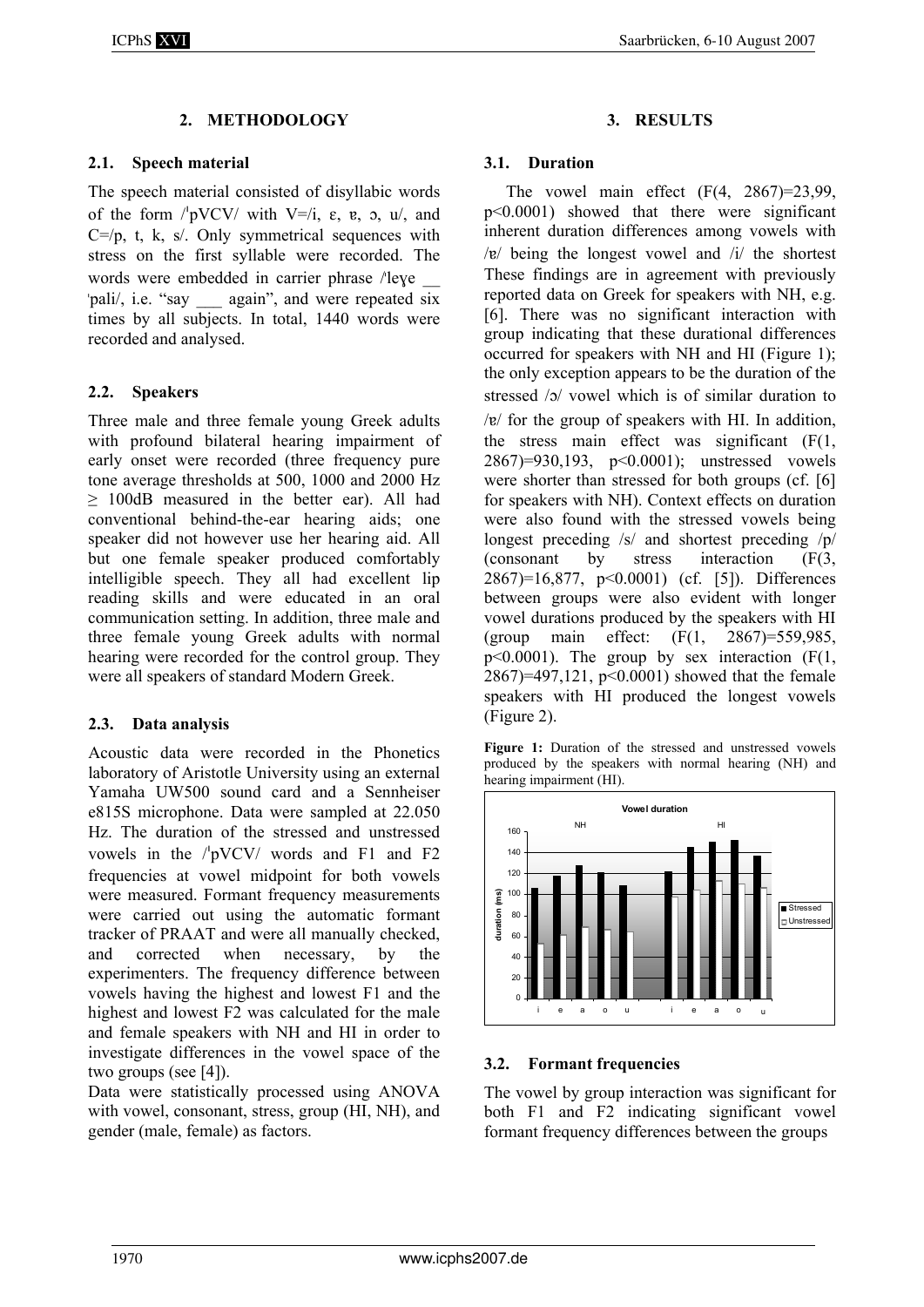**Figure 2:** Duration of the stressed and unstressed vowels in different consonantal contexts produced by male and female speakers with hearing impairment (HI).



with NH and HI (F1: F(4, 2867)=85,969, p<0.0001; F2: F(4, 2864)=644,454, p<0.0001). The vowel space was reduced along both the F1 and F2 axes for the speakers with HI. A reduction of 27.5% for male and 27% for female speakers with HI was evident for F1, and 39.9% for male and 48.2% for female speakers with HI for F2 (Figures 3 and 4).

**Figure 3:** The five Greek vowels produced by male speakers with NH and HI plotted in an F1 x F2 space.



**Figure 4:** The five Greek vowels produced by female speakers with NH and HI plotted in an F1 x F2 space.



The vowel by stress interaction was also significant (F1: F(4, 2867)=72,338, p<0.0001; F2: F(4, 2864)=28,128, p<0.0001). Figures 5 and 6 show a reduction of the vowel space in the unstressed condition for both groups. A reduction of 13% in F2 and 29% in F1 was evident for speakers with NH and of 5% in F2 and 30% in F1 for the speakers with HI.

**Figure 5:** F1 x F2 space for the Greek vowels in stressed and unstressed position produced by speakers with NH.



**Figure 6:** F1 x F2 space for the Greek vowels in stressed and unstressed position produced by speakers with HI.



Finally, the consonant main effect was also significant suggesting contextual effects on the vowel (F1: F(3, 2867)=40,010, p<0,0001; F2: F(3, 2864)=61,972, p<0.0001); effects were present in both groups although there were significant differences between them (consonant by group interaction: F1: F(3, 2867)=14,126, p<0.0001; F2: F(3, 2864)=9,479, p<0.0001). Greater variability in F1 and F2 displacement due to context was evident for the female speakers with HI (consonant by gender interaction: (F1: F(3, 2867)=19,679, p<0.0001; F2: F(3, 2864)=5,104, p<0.002) .